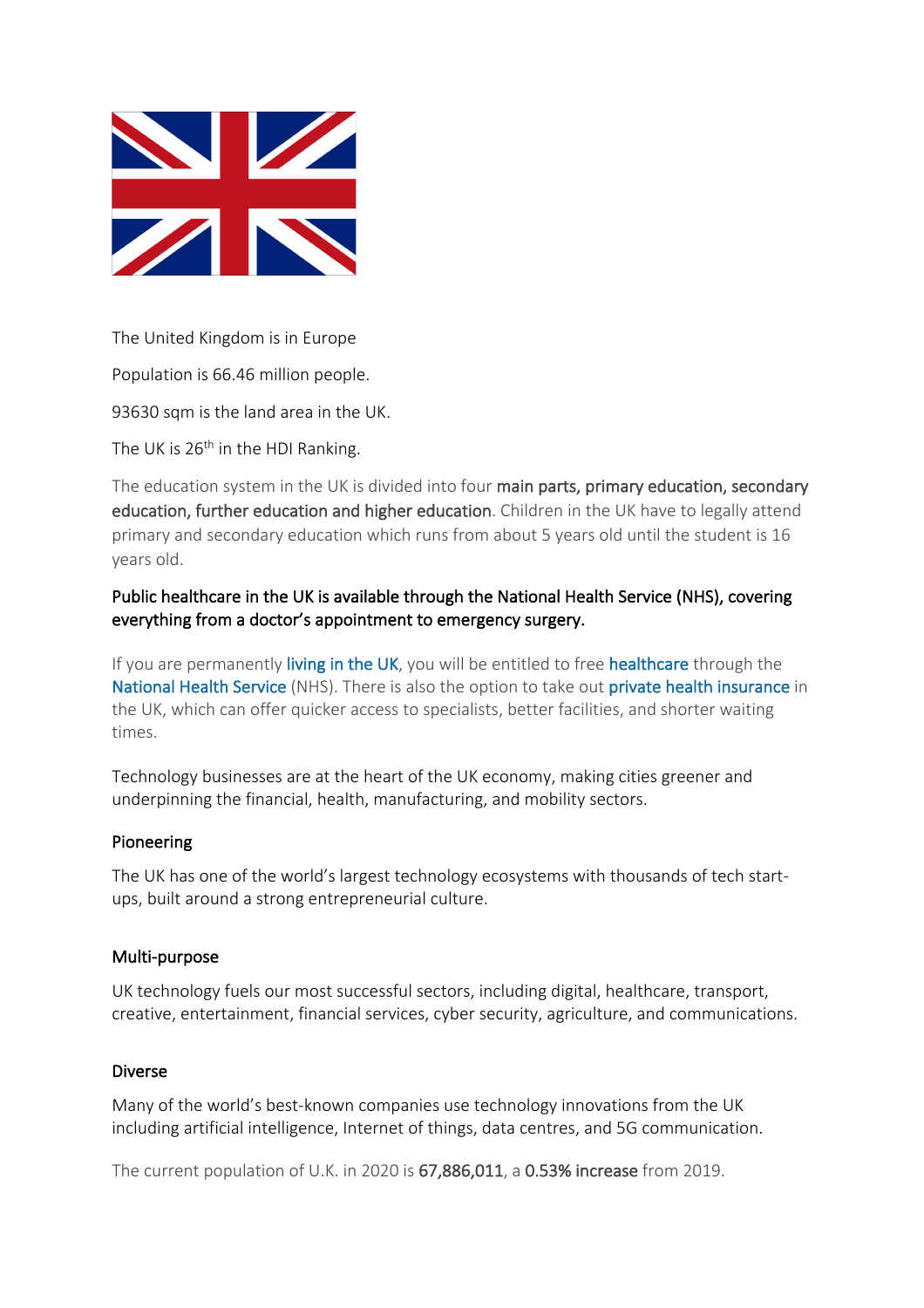The Office of National Statistics has released its provisional update of the UK Average Salary 2019, showing that the average full-time salary is £36,611 and average part-time salary is £12,495. Jul 24 2019

As of 2018, the population density for the United Kingdom was 274 people per square kilometer.

The total certified woodland area in the UK at 31 March 2020 is 1.39 million hectares, including all Forestry England/Forestry and Land Scotland/Welsh Government Woodland Estate/Forest Service woodland. Overall, 43% of the UK woodland area is certified. Around thirteen thousand hectares of newly created woodland were reported in the UK in 2019-20.



Pollution Levels in UK

## What is the land area of the UK?

More than half of the UK land area is farmland (fields, orchards etc), just over a third might be termed natural or semi-natural (moors, heathland, natural grassland etc), a little under 6% is built on (roads, buildings, airports, quarries etc) and 2.5% is green urban.

Today's census will give a clearer set of numbers, but the best official guesstimates suggest here are currently about 27 million households in the UK and about 31 million cars. About a quarter of households don't have a car, about 45 per cent have one car, roughly a quarter have two cars, and the remaining five percent have three or more cars.

Famous People in UK Marcus Rashford Mo Farah